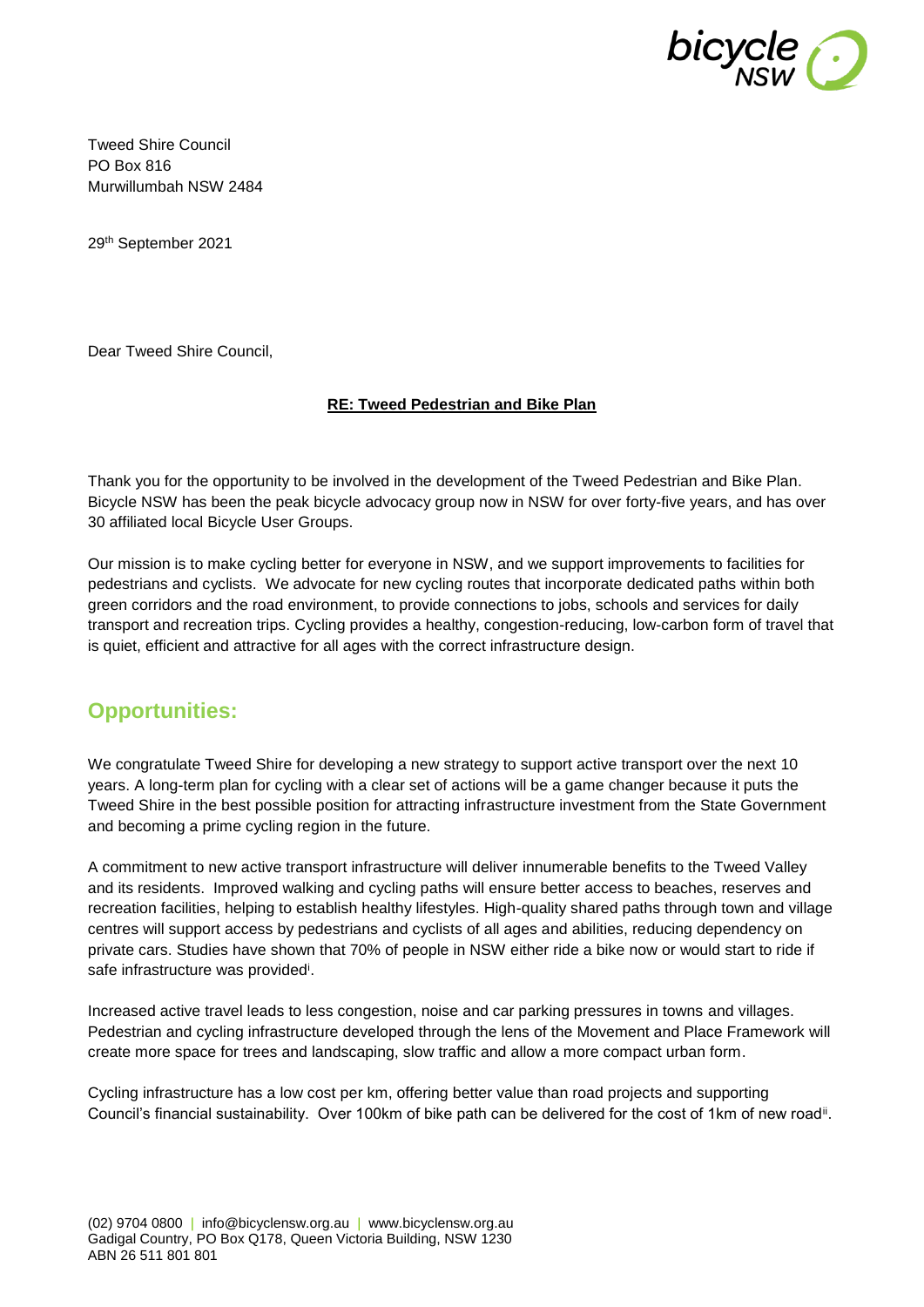In a region where 6% of households have no access to a car and many struggle to afford one, transport poverty is a serious issue. Household weekly incomes average \$1064 which is significantly lower than the NSW average of \$1486<sup>iii</sup> and equality is likely to widen further with rising housing costs. If education facilities, workplaces and community facilities can be accessed safely on foot or by bike, families can be released from the financial burden of car ownership.

Cycling facilities are proven to attract tourists and support the visitor economy. New businesses will be needed to support eco-, active and adventure tourism while existing businesses benefit from increased passing trade and foot traffic<sup>iv</sup>. The imminent construction of the Tweed section of the Northern Rivers Rail Trail is very exciting and will kick-start a new chapter for Tweed's tourism sector.

The Tweed Bike and Pedestrian Plan should be developed with regard to other relevant strategies for Tweed Shire LGA to ensure it maximises opportunities to improve the active transport network. These plans include:

North Coast Regional Plan 2036<sup>v</sup> was prepared by the Department of Planning, Industry and Environment and sets out four goals and 25 directions to help achieve a vision for the North Coast to be the best part of Australia to work, live and play. Tweed Heads is identified as one of 3 new regional cities (along with Port Macquarie and Coffs Harbour) and Murwillambah is an 'important centre'. The strengthening of connections north to the Gold Coast is emphasised. The expansion of walking and cycling infrastructure plays a key role in Direction 8 to promote the growth of tourism and Direction 15 to develop healthy, safe and well-connected communities.

Tweed Local Strategic Planning Statement 2020<sup>vi</sup> outlines how Tweed will carefully manage substantial population growth over the next 20 years while retaining *'the area's high scenic quality, biological and ecological values, iconic natural landscapes, sense of community and relaxed lifestyle'*. There were 91,400 residents in 2016 and this is expected to grow to 125,800 by 2036, an increase of 38%; the number of dwellings will rise by 33% from 42,800 to 57,100 in the same timeframe. 18 planning priorities grouped under 4 themes provide a framework to guide land use planning. Active transport infrastructure is critical for PP2 to increase resilience to climate change, PP4 to reduce carbon emissions, PP9 to foster sustainable tourism and PP11 to develop safe, connected and liveable communities.

Tweed Community Strategic Plan 2017-2027<sup>vii</sup> is focussed around four key streams in which Council delivers services to the community. The third, 'people, places and moving around' contains targets to reduce the number of vehicle and pedestrian accidents and increase the supply of alternative transport options under Goal 3.3.

Neighbouring Byron adopted a Bike Plan in 2019viii which sets out a future network of separated cycleways and shared paths, prioritises construction work in an extensive action plan and considers a range of noninfrastructure initiatives around education and encouragement. The methodology and format of the plan may be very relevant to Tweed.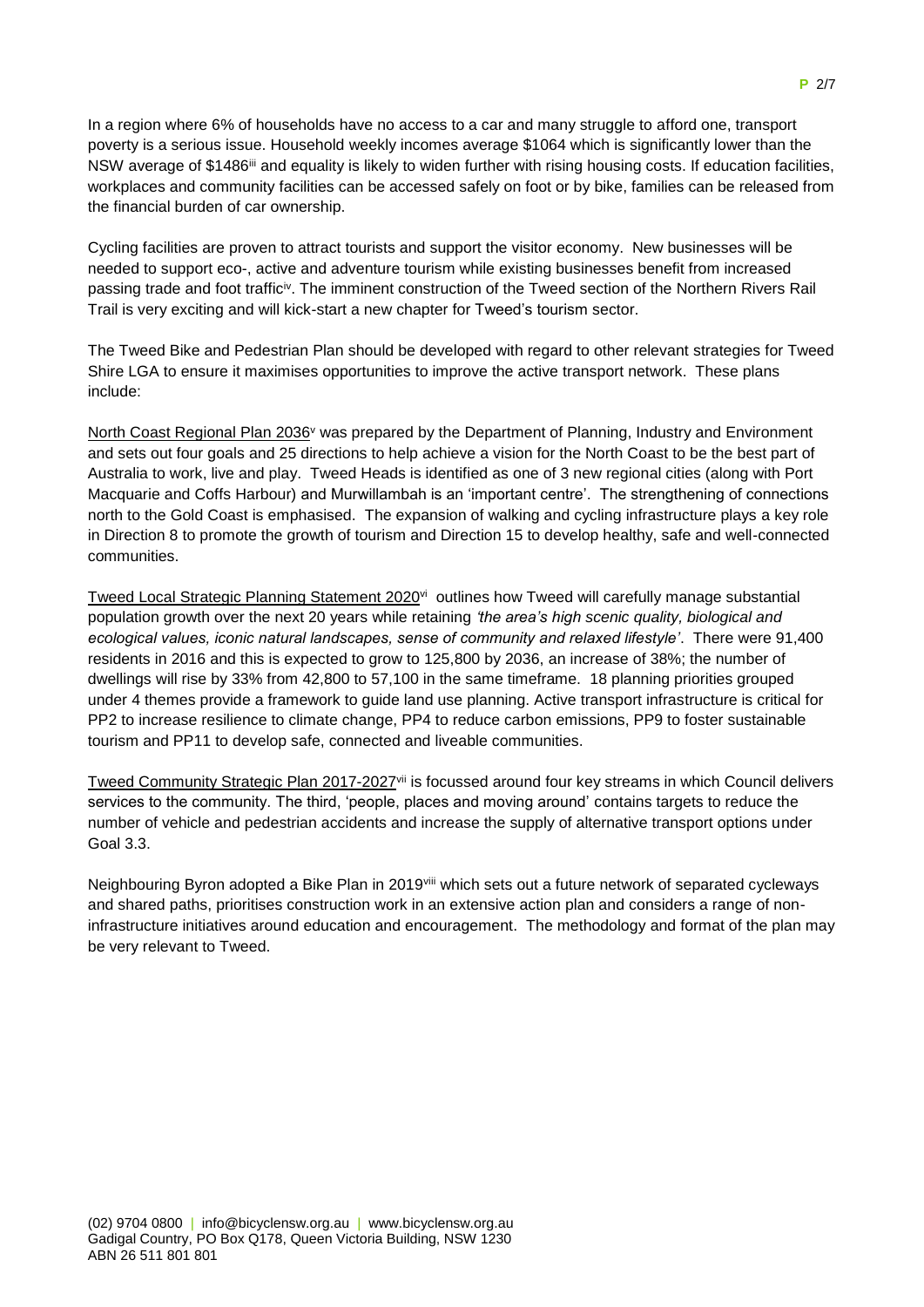# **Recommendations:**

Bicycle NSW requests that Tweed Shire considers the following recommendations when developing the Pedestrian and Bike Plan:

### **1. Provide cycling infrastructure that is segregated from vehicles**

Bicycle NSW supports cycling infrastructure that is completely separated from vehicles and caters for riders of all ages and abilities. Mixed traffic cycle routes are only appropriate where speed limits or traffic volumes are very low. Shared paths are not suitable for areas with high pedestrian and cycling activity and will not lead to an acceptable level of amenity and safety for either walkers or riders as conflict occurs between different users.

According to the best practice 'cycling segmentation' model, developed in Portland USA to identify the type and needs of existing and potential bike riders<sup>ix</sup>, such cycle paths will allow 70% of local residents to consider journeys by bike (Figure 1). The area has some steep inclines but the increasing use of e-bikes and other micromobility devices will ensure that active transport options are accessible to all residents.



The Bicycle NSW *Build it for Everyone* policy pillar<sup>x</sup> sets a standard that cycling infrastructure should be fit for eight year old children or elders to ride on. Door zone bike lanes, bike stencils on the road and dangerous intersections will continue to deter the 48%<sup>xi</sup> of people who are 'interested but concerned', from making the

There has never been a better time to build for bike riding and active transport, as evidenced in the new Transport for NSW policies that require State projects to prioritize road space for active transport (Figure 2):

- Providing for Walking and Cycling in Transport Projects Policy CP21001<sup>xii</sup>
- Road User Space Allocation Policy CP21000xiii

switch to cycling.

The policies establish a road user hierarchy that considers pedestrians first and private cars last, as shown in Figure 2.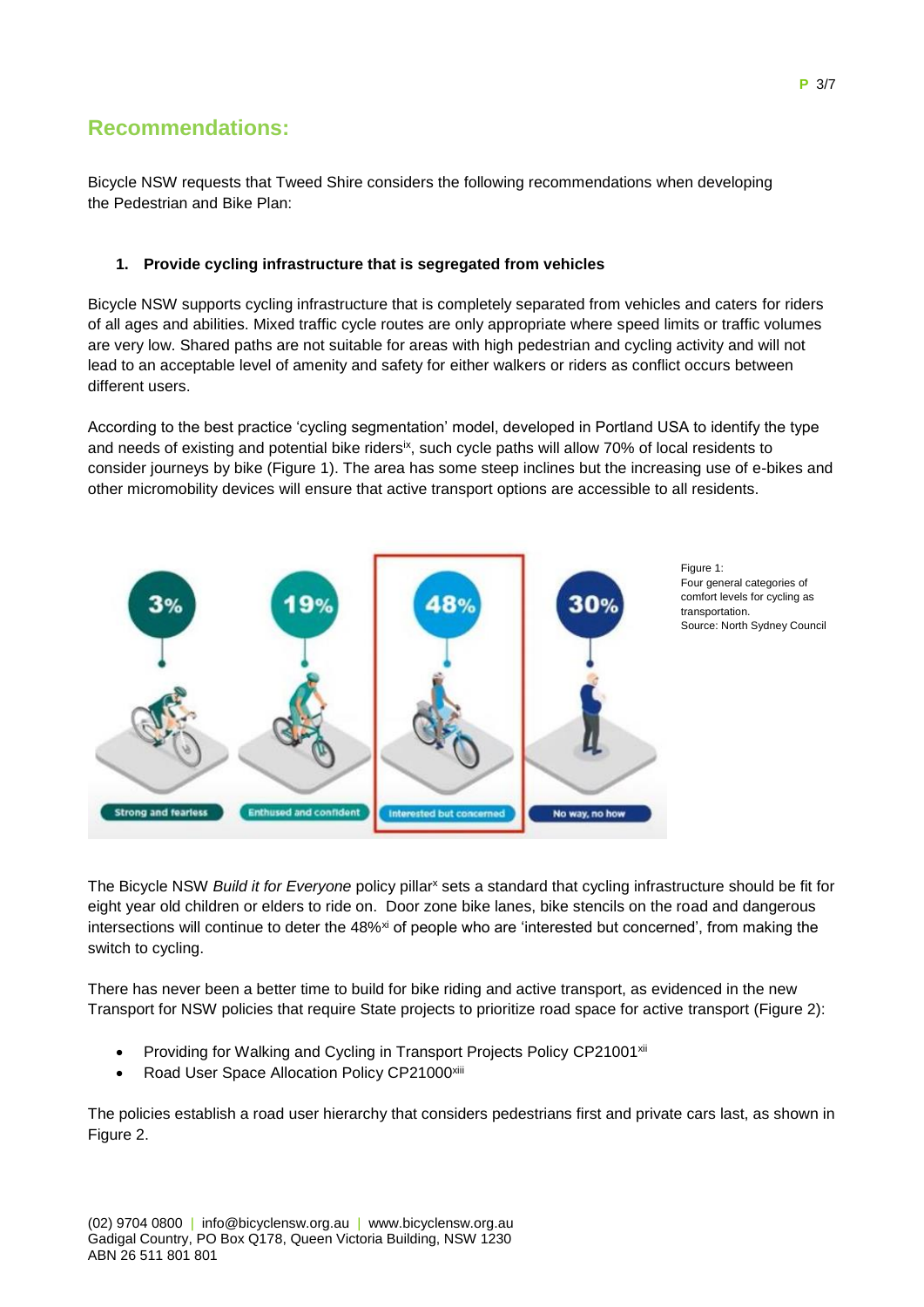### **Order of Road User Space Considerations**



Figure 2: Diagram expressing Transport for NSW's road user priority. (Source: Transport for NSW)

Tweed Shire Council must initiate brave discussions with Transport for NSW and the community about reallocating road space from private cars to reflect the priorities set out in the Road User Space Allocation Policy and Council's own policies. Any increase in inconvenience to car drivers created by reducing road space for driving and parking private vehicles will incentivise the mode-shift that Transport for NSW and Council seek, benefitting local residents with quieter streets, and less pollution, noise and through-traffic.

Many cities, including Sydney and Brisbane, have installed pop-up cycleways to expand the network quickly. These lanes have demonstrated the importance of physical separation to the usability of bike infrastructure while showcasing less expensive ways to provide it. Permanent changes to curbs, parking and landscaping can then be made when funds allow.

Bicycle NSW has drawn together the relevant standards, policies and resources on our [website](https://bicyclensw.org.au/rays-corner/) and we are happy to support Council's efforts to test and implement cycleways and new treatments.

### **2. Reduce speed limits to 30km/h on local streets**

30 km/h limit streets reduce the need for separate bicycle infrastructure on local residential roads. 30 km/h has been shown as an optimal speed limit to allow people driving and cycling to share the road safelyxiv and is becoming a standard speed limit in many parts of the world. All single lane roads in Spain have been under a 30km/h limit since May 2021 and 30% of UK residents live in 20mph areas<sup>xv</sup>.

Lower speed limits are an important building block for Vision Zero, an approach to road safety that was launched in Sweden in 1994 with the simple premise that no loss of life is acceptable. The Vision Zero approach has been highly successful and has spread to many other countries. The key policies include prioritizing low urban speed limits, pedestrian zones, physical separation between bicycle and car traffic, data-based traffic enforcement and behaviour-change education<sup>xvi</sup>.

### **3. Future proof the active transport network**

The status quo of walking and cycling activity in the Tweed Valley is likely to change rapidly. The density of walkers will increase when new housing and retail is delivered as proposed. An upswing in travel by bikes has occurred recently due to Covid, individual reactions to climate change, a surge in online delivery services and the growing popularity of e-bikes. In addition, State policies to address climate change and urban liveability will add to pressures on councils to secure a much bigger travel share for walking and cycling. It is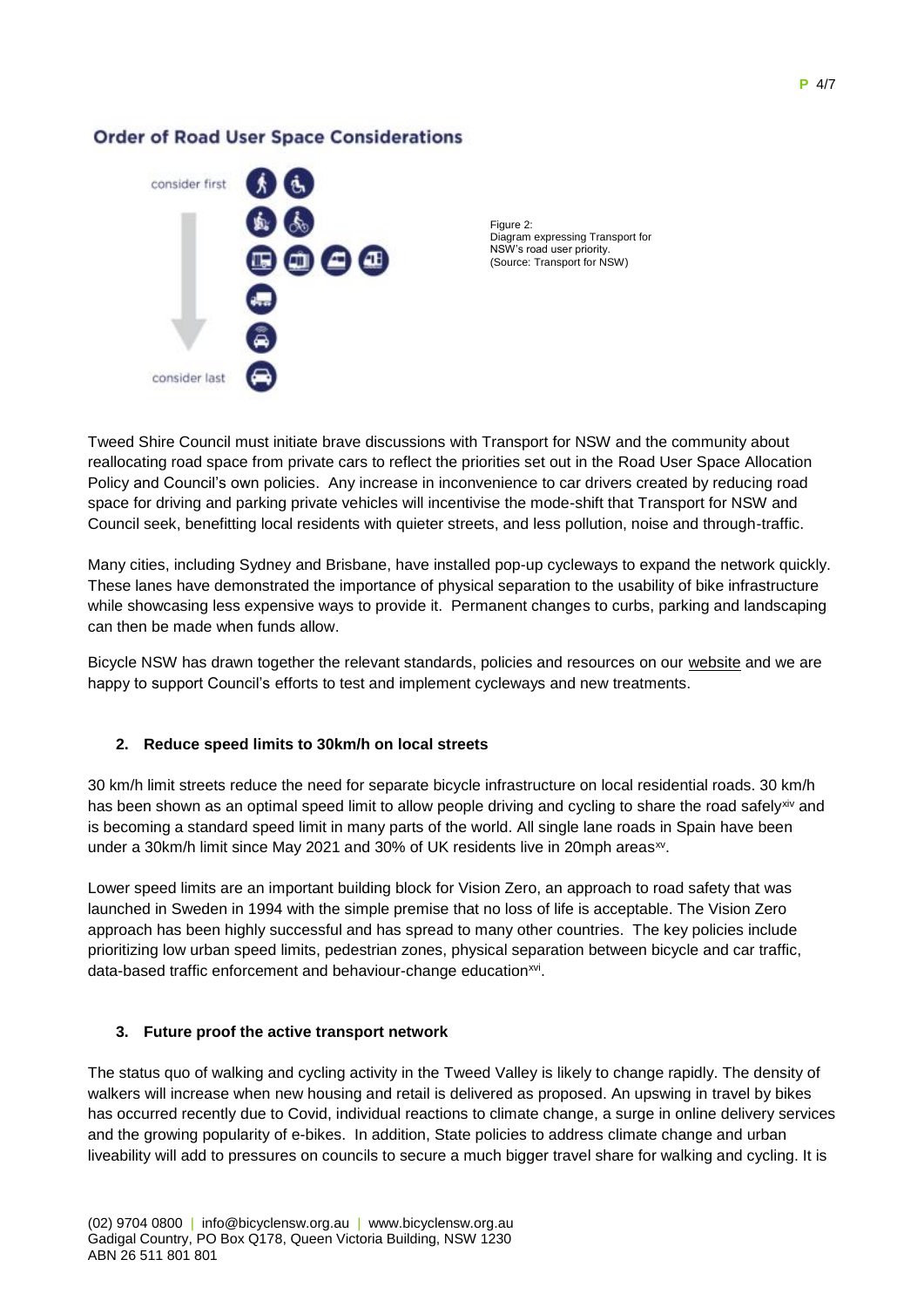important to future proof the cycle network by allowing for increased demand at the outset. Paths should be wide enough for overtaking and must accommodate a range of mobility options such as cargo bikes and disability scooters. As discussed, pedestrian and cyclists should be separated where possible. Shared paths on sidewalks will be not be adequate to meet future needs in areas with high volumes of activity.

Bicycle NSW recommends referring to the new Cycleway Design Toolbox<sup>xvii</sup> to ensure that the paths are constructed to current best practice.

#### 4. **Include clear numerical targets and timeframes for increasing active travel**

Tweed Shire should set ambitious numerical targets to expand the cycling network, reducing reliance on private vehicles and curtailing increases in congestion and pollution as the population grows.

#### **5. Develop facilities for cycle tourism**

Cycle tourism has enormous potential to attract visitors to regional areas and provide business opportunities for local residents. The Northern Rivers Rail Trail will be a catalyst for the Tweed Valley becoming an important hub for cycling tourism and its delivery must be a priority. The Tumbarumba to Rosewood trail has brought a constant flow of visitors to small villages in the area since it opened in 2020, supporting 9 new businesses<sup>xviii</sup>. Tourism on neighbouring [Brisbane Valley Rail Trail](https://www.tmr.qld.gov.au/bvrt) (BVRT) is going from strength to strength. The BVRT is a great example of what can be achieved through community and government support.

Dedicated infrastructure is not always required for tourist routes. Establishing a series of waymarked routes on scenic back roads and publishing maps and resources to promote cycle touring will draw cyclists from far and wide and support a vibrant rural economy. The Central West Trail near Dubbo provides a 400km waymarked loop that has revitalised several country towns since April 2020<sup>xix</sup>, attracting thousands of cyclists to the area for a 5- or 6-day adventure. It is important to work closely with neighbouring LGAs to facilitate longer touring routes.

Mountain biking is also very popular. The Blue Derby trails in north-eastern Tasmania provide an excellent example of bike tourism bringing economic benefits for local communities. \$3.1 million was invested in mountain bike trails in 2015. Now, more than 30,000 tourists visit the trails each year, injecting more than \$30 million back into the Tasmanian economy<sup>xx</sup>.

Share bike rental hubs should be provided in tourist centres to ensure access to the trails for all visitors. Facilities for e-bike charging, bike maintenance and bike storage need to be created in key locations.

We also suggest initiating discussions with bus operators to develop a strategy for allowing bikes to be carried on buses. This will allow one-way trips, open up the cycle network to a wider range of users and provide access to the trails without using a car.

#### **6. Improve safety on roads linking smaller towns**

Bicycle NSW has consulted with local cycling advocates and a key request is that the main roads connecting smaller villages are made safer for cyclists. In the short term, wide shoulders, signage, speed restrictions and intersection improvements are essential. In the longer term, separate cycle paths should be developed along key routes. The following roads are a priority: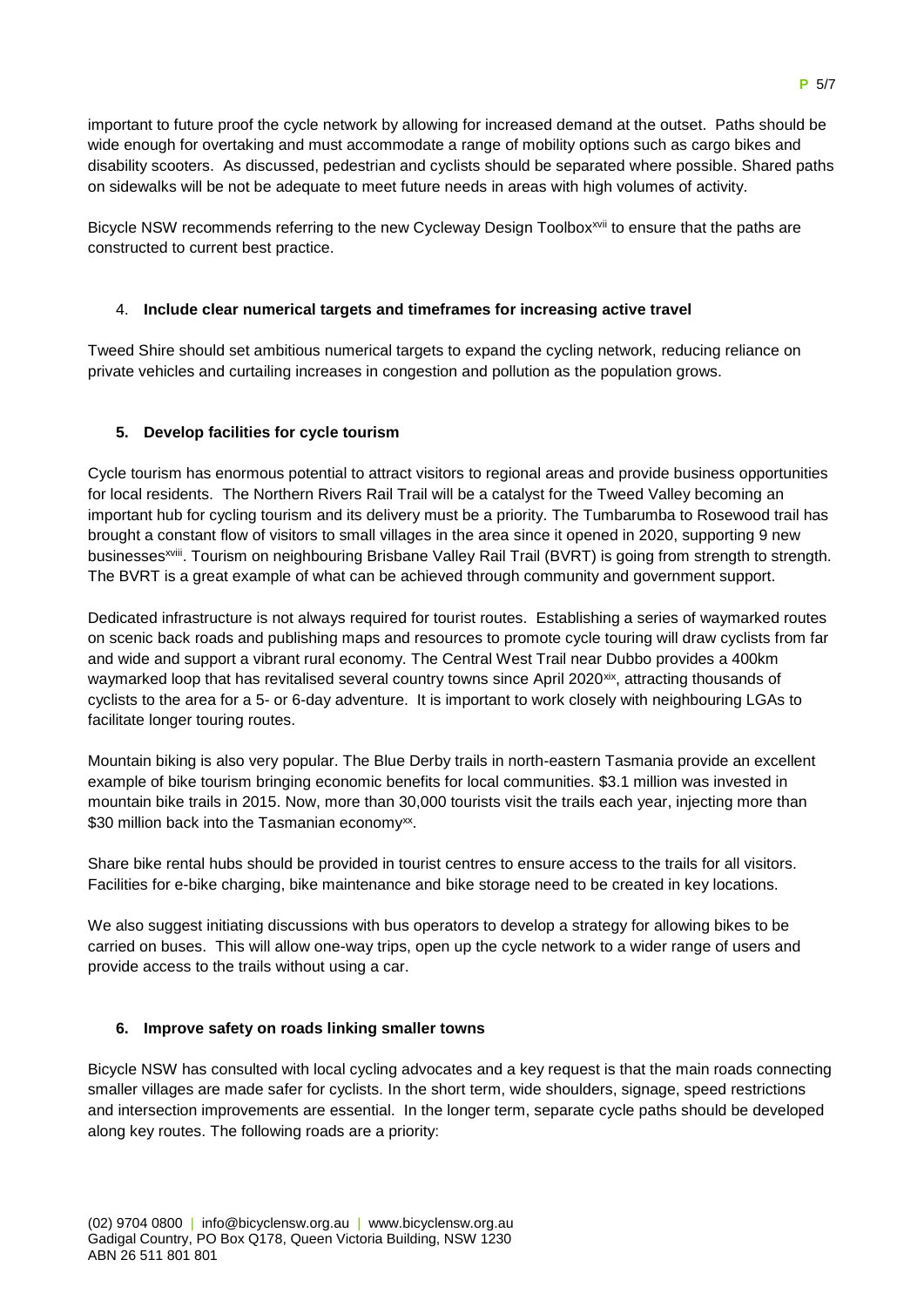- Kyogle Road between Murwillumbah to Uki, where a new mountain bike park is proposed.
- Tweed Valley Way between Murwillumbah and Chinderah, creating safe access to the cycling infrastructure on the Gold Coast, the light rail and the airport.
- Wooyung Road between the end of the rail trail at Crabbes Creek and the coast trail at Wooyung.

These routes all connect to the Northern Rivers Rail Trail and help complete a network for both recreation and transport.

#### **7. Maintain a focus on the important details of the cycle network**

While creating a regional network is essential, it is the detailed design of cycle routes, end of trip facilities, wayfinding and education that will encourage the uptake of cycling and reduce dependence on private vehicles.

It is essential to ensure that popular daily destinations such as town centres and schools are easy to reach by bicycle for all residents of all ages and abilities. In particular, safe connections with all education facilities along the routes must be incorporated. Cycling infrastructure needs to be safe and continuous to increase the mode share of cycling and reduce congestion associated with school journeys. Without proper separation from vehicles and safe intersections, parents will still feel driving their children to school and activities is the only way to keep them safe from being hit by cars.

Integration of the routes with bus stops is essential to ensure easy access by bike and foot. All public transport journeys start and finish with a walk or cycle. Providing high-quality, safe conditions for active travel to bus routes will break down the first/last mile barrier which can inhibit take-up of public transport.

Accessibility for everyone must be considered. Paths are to be smooth, free of obstructions and wide enough to accommodate disability scooters, double prams and cargo bikes.

Parking and other end of trip facilities should be provided at journey end locations to further support riders and encourage participation. The Tweed DCP should be reviewed to ensure sufficient cycling parking is provided in future developments, including facilities for charging e-bikes.

Wayfinding supports visitors by clearly articulating and communicating the most efficient and safest route. Signage style for wayfinding should be consistent throughout the LGA and reflect the diversity of the community.

Education, information and events to promote walking and cycling as a form of transport are an important part of any plan to increase participation in active travel. The Byron Shire Bike Plan contains an inspiring set of non-infrastructure actions in Section 5.

# **Conclusion:**

.

Bicycle NSW encourages Tweed Shire Council to plan for game-changing upgrades to the active transport network in the LGA. Safe infrastructure to support walking and cycling will benefit everyone in the community, reducing congestion and pollution while improving public health, providing more equitable access to employment, services and public transport and attracting tourism.